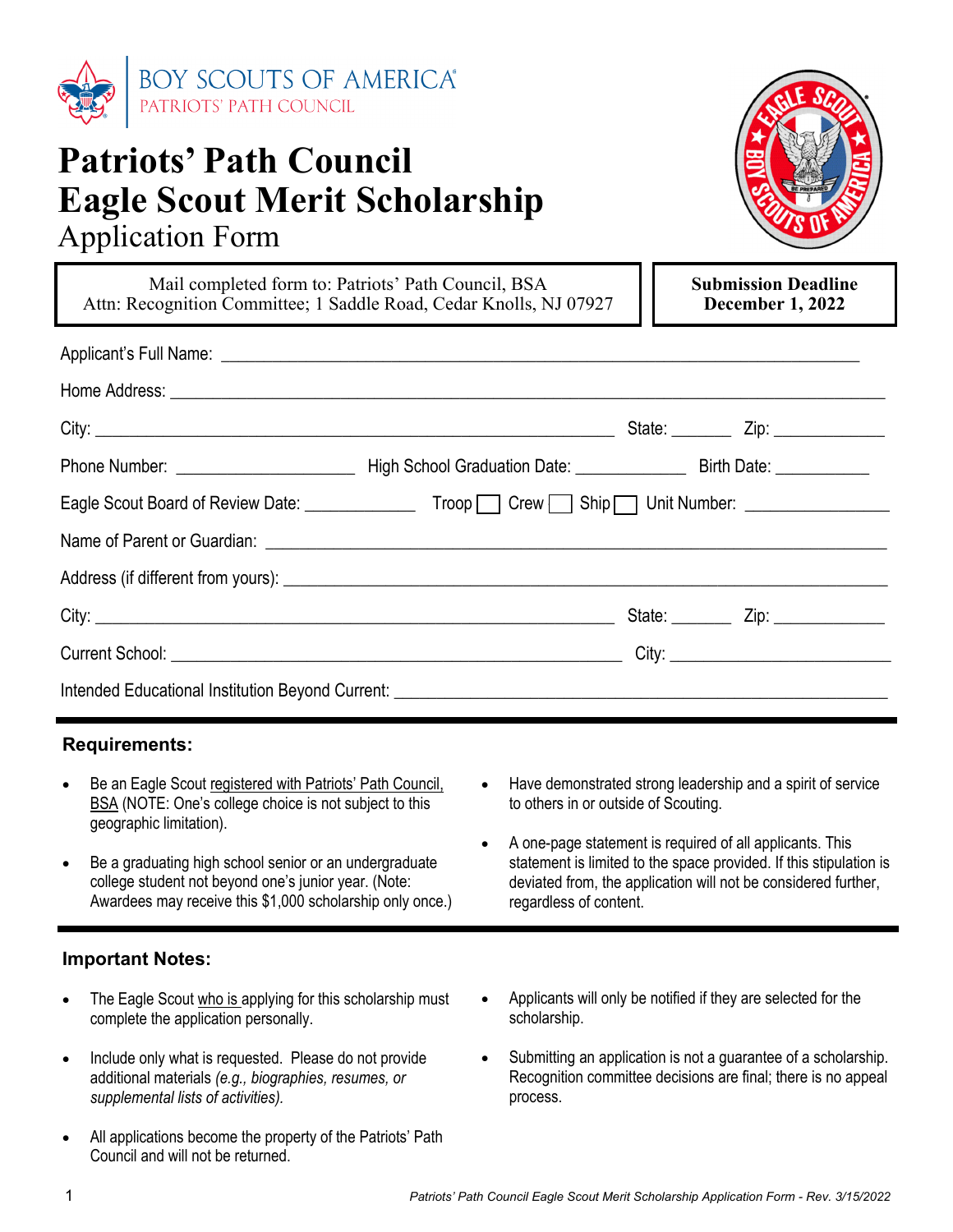## **Scouting Record:**

### **POSITIONS HELD**

(*Check all applicable*)

| Senior Patrol Leader                  | Total Merit Badges earned:          |
|---------------------------------------|-------------------------------------|
| Patrol Leader                         | Eagle-Silver Palm                   |
| Assistant Senior Patrol Leader        | Eagle-Gold Palm                     |
| Den Chief                             | Eagle-Bronze Palm                   |
| <b>Troop Guide</b>                    | Venturing-Ranger Award              |
| Instructor                            | Venturing-Silver Award              |
| Junior Assistant Scoutmaster          | Venturing-Gold Award                |
| Troop OA Representative               | Venturing-Bronze Award              |
| H istorian/Librarian/Scribe/Webmaster | Venturing-Quest Award               |
| Chaplain Aide                         | Venturing-Trust Award               |
| Troop Leave No Trace Trainer          | Sea Scout-Quartermaster             |
| Troop Outdoor Ethic's Guide           | Sea Scout-Able                      |
| Order of the Arrow-VIGIL HONOR        | Sea Scout-Ordinary                  |
| Order of the Arrow-Brotherhood Member | Sea Scout-Apprentice                |
| Order of the Arrow-Ordeal Member      | Den Chief Service Award             |
| OA Elangomat                          | Honor Medal with Crossed Palms      |
| Order of the Arrow-National Officer   | <b>Honor Medal</b>                  |
| Order of the Arrow-Section Chief      | <b>Heroism Award</b>                |
| Order of the Arrow-Lodge Chief        | <b>Medal of Merit</b>               |
| Venturing Crew-President              | National Certificate of Merit       |
| Venturing Crew-Vice President         |                                     |
|                                       | Hornaday Award:                     |
| Sea Scout Ship-Boatswain              | Religious Emblem:                   |
| Sea Scout Ship-Boatswain's Mate       | <b>Emergency Preparedness Award</b> |
| Sea Scout Ship-Purser                 |                                     |
| Sea Scout Ship-Yeoman                 |                                     |

**ADVANCEMENTS & AWARDS** 

*(Check all applicable)*

#### **OTHER OPPORTUNITIES**  *(Check all applicable)*

□ BSA Summer Camp Staff National Scout Jamboree World Scout Jamboree □ National Camping School □ NAYLE-Staff □ NYLT Leadership Academy-Staff Council NYLT-Staff  $\Box$  Other:  $\mathcal{L}_\mathcal{L}$  , which is a set of the set of the set of the set of the set of the set of the set of the set of the set of the set of the set of the set of the set of the set of the set of the set of the set of the set of

\_\_\_\_\_\_\_\_\_\_\_\_\_\_\_\_\_\_\_\_\_\_\_\_\_\_\_\_\_\_

## **Educational, Religious, & Community Record:**

*Enter the number of years you have been involved in the activity.*

#### **VARSITY TEAM MEMBER SCHOOL CLUBS & GROUPS** Chess \_\_\_ Choir/Chorale \_\_\_ Computer \_\_\_ Debating/Forensics \_\_\_ Drama/Theater Foreign Language: \_\_\_\_\_\_\_\_\_\_\_\_\_\_ **EXECUTE:** Future Business Leaders of America **Example Farmers of America Baseball** \_\_\_ Basketball Cross-Country/Track \_\_\_ Fencing \_\_\_ Football \_\_\_ Golf \_\_\_ Ice Hockey \_\_\_ Lacrosse \_\_\_ Soccer

Lastory Interact Club/Key Club \_\_\_ International \_\_\_ Marching Band Math **Model United Nations** \_\_\_ Orchestra/Band Robotics \_\_\_ Science **Student Council/Government** Students Against Drunk Driving (SADD) Yearbook/Magazine/Newspaper Staff \_\_\_ Team captain/co-captain **RECOGNITIONS & AWARDS**

 $\rule{1em}{0}$ Other:  $\_$ 

Other: \_\_\_\_\_\_\_\_\_\_\_\_\_\_\_\_\_\_\_\_\_\_\_\_\_\_

National Honor Society Boys/Girls State Other:

Swimming/Diving

\_\_\_ Tennis \_\_\_ Volleyball \_\_\_ Wrestling Other:  $\_$ 

Other:  $\frac{1}{\sqrt{1-\frac{1}{2}}\cdot\frac{1}{\sqrt{1-\frac{1}{2}}}}$ 

### **RELIGIOUS**

- Choir
- Youth Group Member
- Youth Group Officer
- Church/Hebrew School/Other Aide
- \_\_\_ Acolyte/Altar Server
- $\rule{1em}{0}$  Other:  $\frac{1}{2}$

#### **COMMUNITY** Blood/Platelet Donor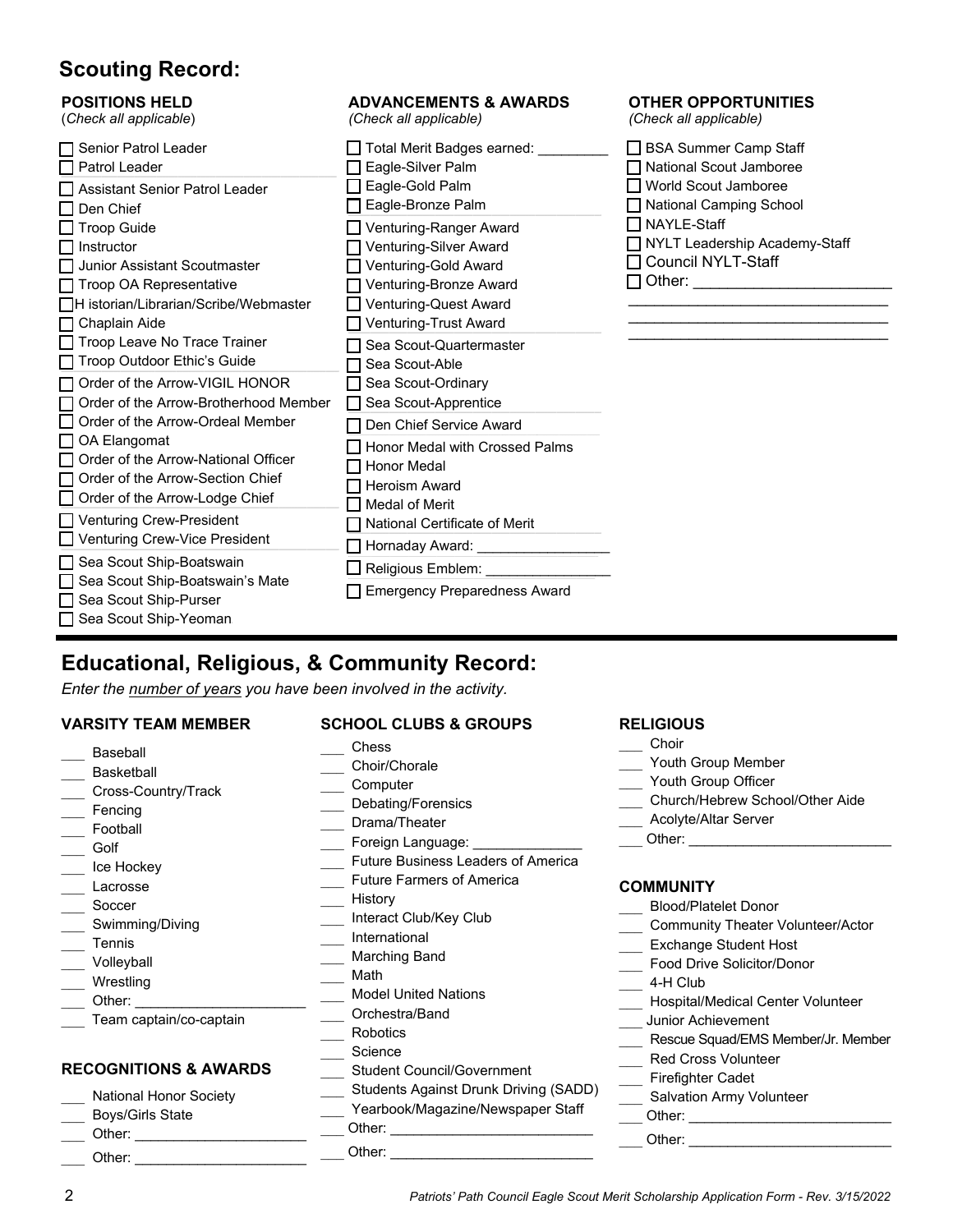(Respond to the question below. Use no more than this one page. Please use 12 point type.)

**As an Eagle Scout, how do you intend to live by the Scout Oath and Law and be a responsible, contributing citizen throughout the rest of your life?**